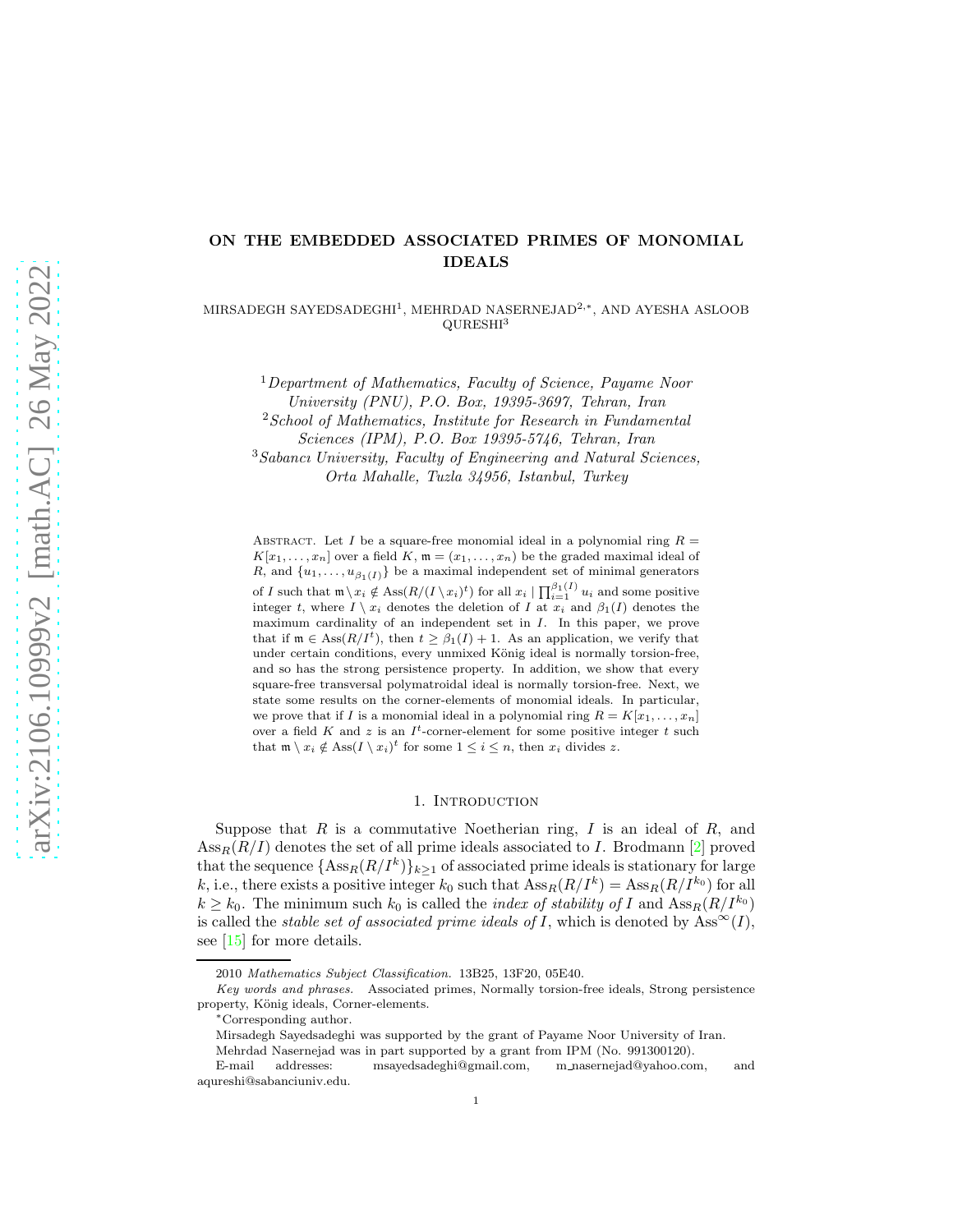Many questions arise in the context of Brodmann's result. Recall that if  $I$  is an ideal in a commutative Noetherian ring R, then I is said to have the *persistence property* if  $\text{Ass}(R/I^k) \subseteq \text{Ass}(R/I^{k+1})$  for all positive integers k. Moreover, an ideal I satisfies the *strong persistence property* if  $(I^{k+1}: I) = I^k$  for all positive integers k, for more details refer to [\[20,](#page-12-2) [22\]](#page-12-3). Furthermore, we say that I has the *symbolic strong persistence property* if  $(I^{(k+1)} : I^{(1)}) = I^{(k)}$  for all k, where  $I^{(k)}$  denotes the k-th symbolic power of I, cf. [\[25\]](#page-12-4). An ideal I is called *normally torsion-free* if  $\text{Ass}(R/I^k) \subseteq \text{Ass}(R/I)$  for all k, see [\[10,](#page-12-5) Definition 1.4.5]. In particular, Kaiser, Stehlik, and Škrekovski  $[12]$  $[12]$  have shown that not all square-free monomial ideals have the persistence property. However, by applying combinatorial methods, it has been shown that many large families of square-free monomial ideals satisfy the persistence property and the strong persistence property. It has been shown that the persistence property and also the strong persistence property holds for edge ideals of finite simple graphs [\[17\]](#page-12-7), edge ideals of finite graphs with loops [\[25\]](#page-12-4), and polymatroidal ideals [\[11\]](#page-12-8). Furthermore, according to [\[5\]](#page-12-9), cover ideals of perfect graphs have the persistence property. In addition, a few examples of normally torsion-free monomial ideals appear from graph theory, see [\[21,](#page-12-10) [14\]](#page-12-11). In [\[28\]](#page-12-12), it has been already proved that a finite simple graph G is bipartite if and only if its edge ideal is normally torsion-free. Moreover, by  $[6]$ , it is well-known that the cover ideals of bipartite graphs are normally torsion-free. In addition, in [\[11\]](#page-12-8), it has been verified that every transversal polymatroidal ideal is normally torsion-free. One of our motivations in this paper is to give a large class of squarefree monomial ideals which satisfy normality, normally torsion-freeness, and the (symbolic) (strong) persistence property.

Now, let I be a monomial ideal in a polynomial ring  $R = K[x_1, \ldots, x_n]$ , and  $\mathfrak{m} = (x_1, \ldots, x_n)$  be the graded maximal ideal of R. One motivating question in this field is the existence of the graded maximal ideal in the set of associated primes. It should be noted that little is known on this subject in literature, see [\[3,](#page-12-14) Lemma 3.1],  $[8]$ , Corollary 3.6], and  $[23]$ , Theorem 2.7] for more details. As another motivation of this paper, we give some results in this theme.

This paper is organized as follows: In Section 2 we establish notation and definitions which appear throughout the paper. In Section 3, we concentrate on the embedded associated primes of monomial ideals. More precisely, let I be a square-free monomial ideal in a polynomial ring  $R = K[x_1, \ldots, x_n]$  over a field K,  $\mathfrak{m} = (x_1, \ldots, x_n)$  be the graded maximal ideal of R, and  $\{u_1, \ldots, u_{\beta_1(I)}\}$  be a maximal independent set of minimal generators of I such that  $\mathfrak{m} \setminus x_i \notin \text{Ass}(R/(I \setminus x_i)^t)$ for all  $x_i \mid \prod_{i=1}^{\beta_1(I)} u_i$  and some positive integer t, where  $I \setminus x_i$  denotes the deletion of I at  $x_i$  and  $\beta_1(I)$  denotes the maximum cardinality of an independent set in I (see [\[8,](#page-12-15) page 303] for definitions of deletion and independent set). If  $\mathfrak{m} \in \text{Ass}(R/I^t)$ , then  $t \geq \beta_1(I) + 1$ , cf. Corollary [3.5.](#page-6-0) As an application of Corollary [3.5,](#page-6-0) we verify that under certain conditions, every unmixed König ideal is normally torsion-free, and so has the strong persistence property, see Theorem [3.6.](#page-6-1) In addition, Theorem [3.7](#page-7-0) implies that under certain conditions a square-free monomial ideal is normally torsion-free. We conclude by establishing the claim that every square-free transversal polymatroidal ideal is normally torsion-free, see Theorem [3.11.](#page-9-0)

Section 4 is devoted to the investigation of corner-elements of monomial ideals. In particular, in Corollary  $4.6$ , it is proved that if  $I$  is a monomial ideal in a polynomial ring  $R = K[x_1, \ldots, x_n]$  over a field K and z is an  $I^t$ -corner-element for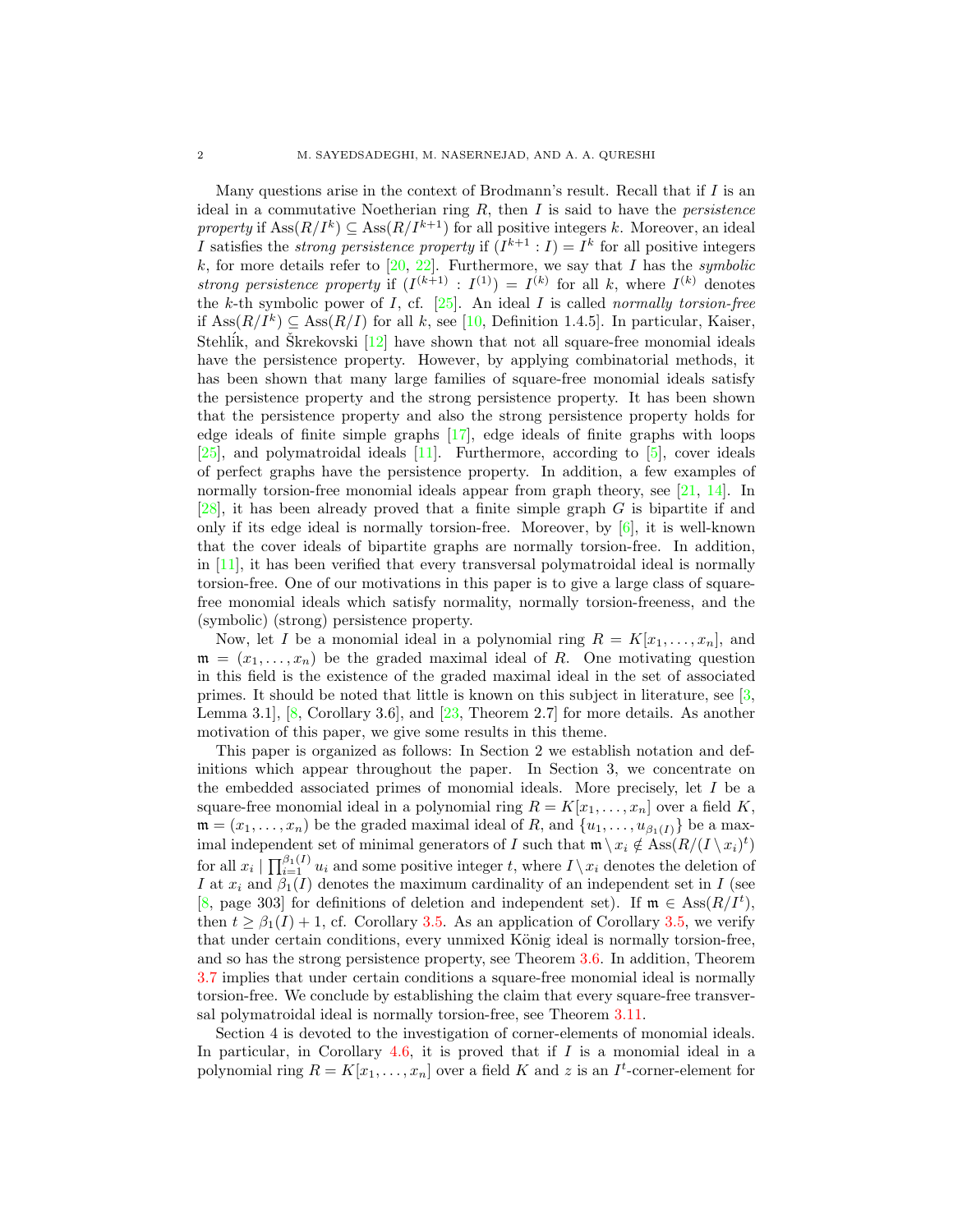some positive integer t such that  $\mathfrak{m} \setminus x_i \notin \text{Ass}(I \setminus x_i)^t$  for some  $1 \leq i \leq n$ , then  $x_i$ divides z.

### 2. Preliminaries

In this section, we introduce notation and definitions which will be used in the rest of this paper.

Assume that  $R$  is a commutative Noetherian ring and  $I$  is an ideal of  $R$ . A prime ideal  $\mathfrak{p} \subset R$  is an *associated prime* of I if there exists an element h in R such that  $\mathfrak{p} = (I :_{R} h)$ , where  $(I :_{R} h) = \{r \in R \mid rh \in I\}$ . The *set of associated primes* of I, denoted by  $\operatorname{Ass}_R(R/I)$ , is the set of all prime ideals associated to I. It is known that if I is an ideal in a commutative Noetherian ring R, then  $\operatorname{Ass}_R(R/I)$  is a finite set, cf.  $[18,$  Theorem 6.5].

A presentation of an ideal I is an intersection  $I = \bigcap_{i=1}^{k} q_i$ , where each  $q_i$  is a primary ideal, is called a *primary decomposition* of I. Let  $\text{Ass}_{R}(R/\mathfrak{q}_{i}) = \mathfrak{p}_{i}$  for each  $i = 1, \ldots, k$ . The primary decomposition is called *minimal primary decomposition* if none of the  $\mathfrak{q}_i$  can be omitted in this intersection, and also  $\mathfrak{p}_i \neq \mathfrak{p}_j$ for all  $i \neq j$ . If  $I = \bigcap_{i=1}^k \mathfrak{q}_i$  is a minimal primary decomposition of I, then  $\operatorname{Ass}_R(R/I) = \{\mathfrak{p}_1, \ldots, \mathfrak{p}_k\}.$  The minimal members of  $\operatorname{Ass}_R(R/I)$  are called the *minimal* primes of  $I$ , and  $Min(I)$  denotes the set of minimal prime ideals of  $I$ . Also, the associated primes of I which are not minimal are called the *embedded* primes of I. In particular, if I is a square-free monomial ideal, then  $\operatorname{Ass}_R(R/I) = \text{Min}(I)$ , refer to  $[10,$  Corollary 1.3.6].

In addition, the *k*-th symbolic power of I, denoted by  $I^{(k)}$ , is the intersection of those primary components of  $I^k$  which belong to the minimal prime ideals of  $I$ , cf. [\[10,](#page-12-5) page 14].

Let I be a square-free monomial ideal and  $\Gamma \subseteq \mathcal{G}(I)$ , where  $\mathcal{G}(I)$  denotes the unique minimal set of monomial generators of the monomial ideal I. We say that  $\Gamma$ is an *independent* set in I if  $gcd(f, g) = 1$  for each  $f, g \in \Gamma$  with  $f \neq g$ . We denote the maximum cardinality of an independent set in I by  $\beta_1(I)$ . Furthermore, if I is a monomial ideal, then the *deletion* of I at  $x_i$  with  $1 \leq i \leq n$ , denoted by  $I \setminus x_i$ , is obtained by setting  $x_i = 0$  in every minimal generator of I, that is, we delete every minimal generator such as  $u \in \mathcal{G}(I)$  with  $x_i \mid u$ , see [\[8,](#page-12-15) page 303] for definitions of deletion and independent set.

Recall from [\[29,](#page-12-18) Definition 6.1.5] that if  $u = x_1^{a_1} \cdots x_n^{a_n}$  is a monomial in a polynomial ring  $R = K[x_1, \ldots, x_n]$  over a field K, then the *support* of u is given by  $supp(u) := \{x_i | a_i > 0\}.$ 

Notice that a *König* ideal is a square-free monomial ideal I with  $\mathcal{G}(I) = \{u_1, \ldots, u_r\}$ such that the maximum number of pairwise disjoint monomials  $u_1, \ldots, u_r$  is equal to the height of I. Note that edge ideals of bipartite graphs form a large class of König ideals.

Let R be a unitary commutative ring and I an ideal in R. An element  $f \in R$  is *integral* over I, if there exists an equation

$$
f^k + c_1 f^{k-1} + \dots + c_{k-1} f + c_k = 0
$$
 with  $c_i \in I^i$ .

The set of elements  $\overline{I}$  in R which are integral over I is the *integral closure* of I. The ideal I is *integrally closed*, if  $I = \overline{I}$ , and I is *normal* if all powers of I are integrally closed, refer to [\[1\]](#page-11-0) for more information.

The following facts will be used in the rest of this paper: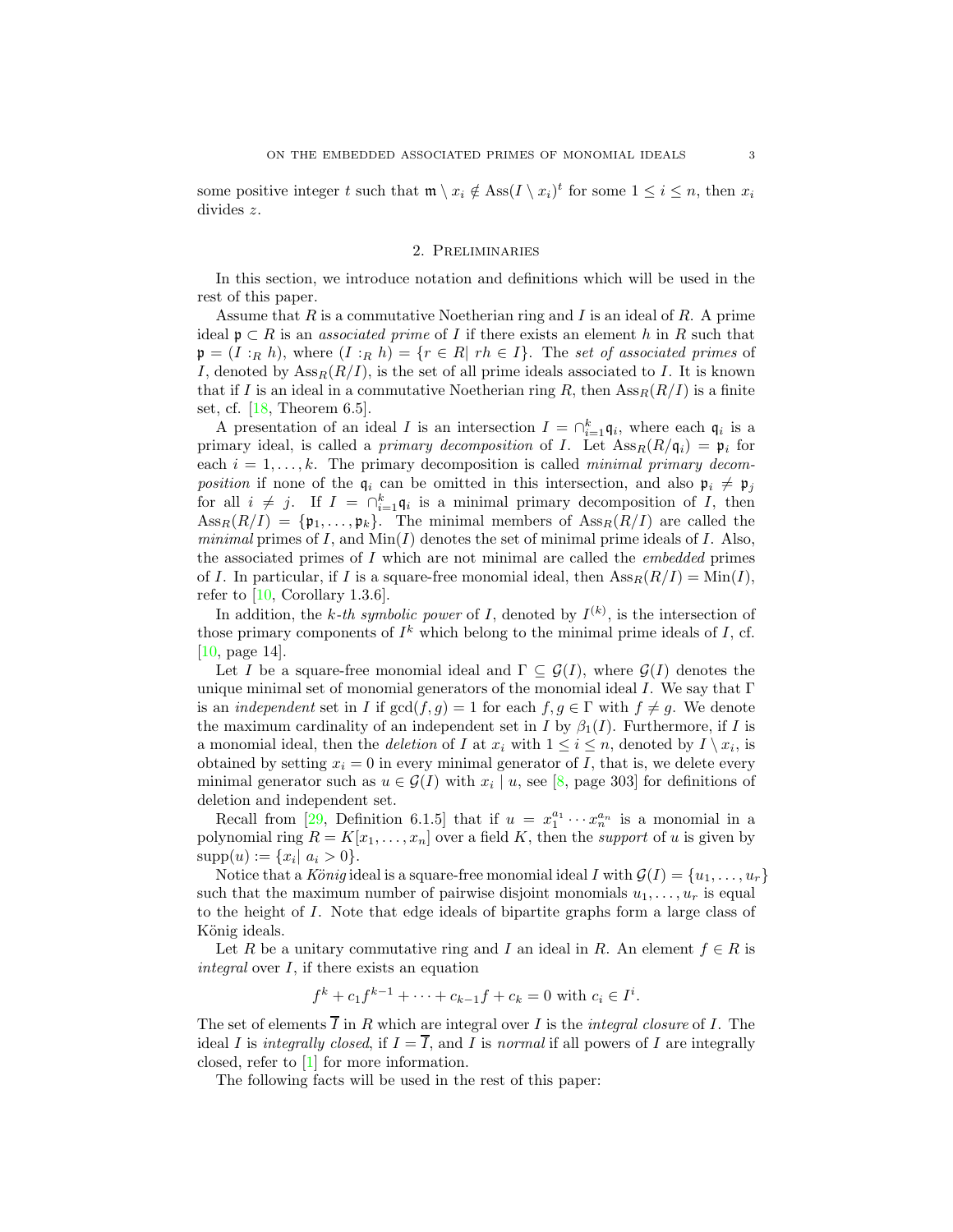<span id="page-3-1"></span>**Fact 2.1.** [\[29,](#page-12-18) Exercise 6.1.23] If I, J, L are monomial ideals, then the following equalities hold:

(i)  $I \cap (J + L) = (I \cap J) + (I \cap L).$ (ii)  $I + (J \cap L) = (I + J) \cap (I + L).$ 

<span id="page-3-2"></span>**Fact 2.2.** [\[29,](#page-12-18) Exercise 2.1.62] Let R be a ring and I an ideal. If  $x \in R \setminus I$ , then

there is an exact sequence of R-modules:

$$
0 \longrightarrow R/(I:x) \stackrel{\psi}{\longrightarrow} R/I \stackrel{\phi}{\longrightarrow} R/(I,x) \longrightarrow 0,
$$

where  $\psi(\overline{r}) = x\overline{r}$  is multiplication by x and  $\phi(\overline{r}) = \overline{r}$ .

<span id="page-3-3"></span>Fact 2.3. [\[27,](#page-12-19) Exercise 9.42] Let

$$
0\longrightarrow L{\longrightarrow} M {\longrightarrow} N\longrightarrow 0,
$$

be a short exact sequence of modules and homomorphisms over the commutative Noetherian ring R. Then,  $\text{Ass}(L) \subseteq \text{Ass}(M) \subseteq \text{Ass}(L) \cup \text{Ass}(N)$ .

<span id="page-3-4"></span>**Fact 2.4.** [\[27,](#page-12-19) Lemma 9.38] Let M be a module over the commutative Noetherian ring  $R$ , and let  $S$  be a multiplicatively closed subset of  $R$ . Then

$$
\operatorname{Ass}_{S^{-1}R}(S^{-1}M) = \{\mathfrak{p}S^{-1}R : \mathfrak{p} \in \operatorname{Ass}_R(M) \text{ and } \mathfrak{p} \cap S = \emptyset\}.
$$

<span id="page-3-5"></span>**Fact 2.5.** [\[26,](#page-12-20) Lemma 3.12] Let  $I$  be a monomial ideal in a polynomial ring  $R = K[x_1, \ldots, x_n]$  with  $G(I) = \{u_1, \ldots, u_m\}$ , and  $h = x_{j_1}^{b_1} \cdots x_{j_s}^{b_s}$  with  $j_1, \ldots, j_s \in$  $\{1,\ldots,n\}$  be a monomial in R. Then I is normally torsion-free if and only if hI is normally torsion-free.

Throughout this paper, we denote the unique minimal set of monomial generators of a monomial ideal I by  $\mathcal{G}(I)$ . Also,  $R = K[x_1, \ldots, x_n]$  is a polynomial ring over a field K,  $\mathfrak{m} = (x_1, \ldots, x_n)$  is the graded maximal ideal of R, and  $x_1, \ldots, x_n$  are indeterminates. The symbol N will always denote the set of positive integers.

## 3. Some results on the embedded associated primes of monomial ideals

In this section, we focus on the embedded associated primes of monomial ideals. The main results of this section are Corollary [3.5](#page-6-0) and Theorem [3.7.](#page-7-0) To achieve this goal, we begin with the following lemma which is essential for the proofs of Proposition [3.2](#page-4-0) and Theorem [3.3.](#page-4-1)

<span id="page-3-0"></span>**Lemma 3.1.** [\[16,](#page-12-21) Lemma 2.1] Let S be a commutative ring and let  $a_1, \ldots, a_m$ *be elements constituting a permutable* S*-sequence. Let* J *be an ideal generated by monomials in*  $a_{t+1}, \ldots, a_m$  *for some*  $t \in \mathbb{N}$  *with*  $1 \leq t \leq m-1$ *. Then*  $(J : S)$  $a_1^{n_1} a_2^{n_2} \dots a_t^{n_t} = J$  *for all*  $n_1, n_2, \dots, n_t \in \mathbb{N}$ .

*Proof.* Proceed by induction on t. In the case in which  $t = 1$  follows from [\[13,](#page-12-22) Lemma 3. Now, suppose, inductively, that  $t > 1$  and that the result has been proved for t. Then, by using Lemma 3 in  $[13]$  in conjunction with induction hypothesis, one has the following equalities

$$
(J:_{S} a_{1}^{n_{1}} a_{2}^{n_{2}} \dots a_{t+1}^{n_{t+1}}) = ((J:_{S} a_{1}^{n_{1}} a_{2}^{n_{2}} \dots a_{t}^{n_{t}}):_{S} a_{t+1}^{n_{t+1}}) = (J:_{S} a_{t+1}^{n_{t+1}}) = J.
$$

To prove Theorem [3.3,](#page-4-1) one must apply the subsequent proposition.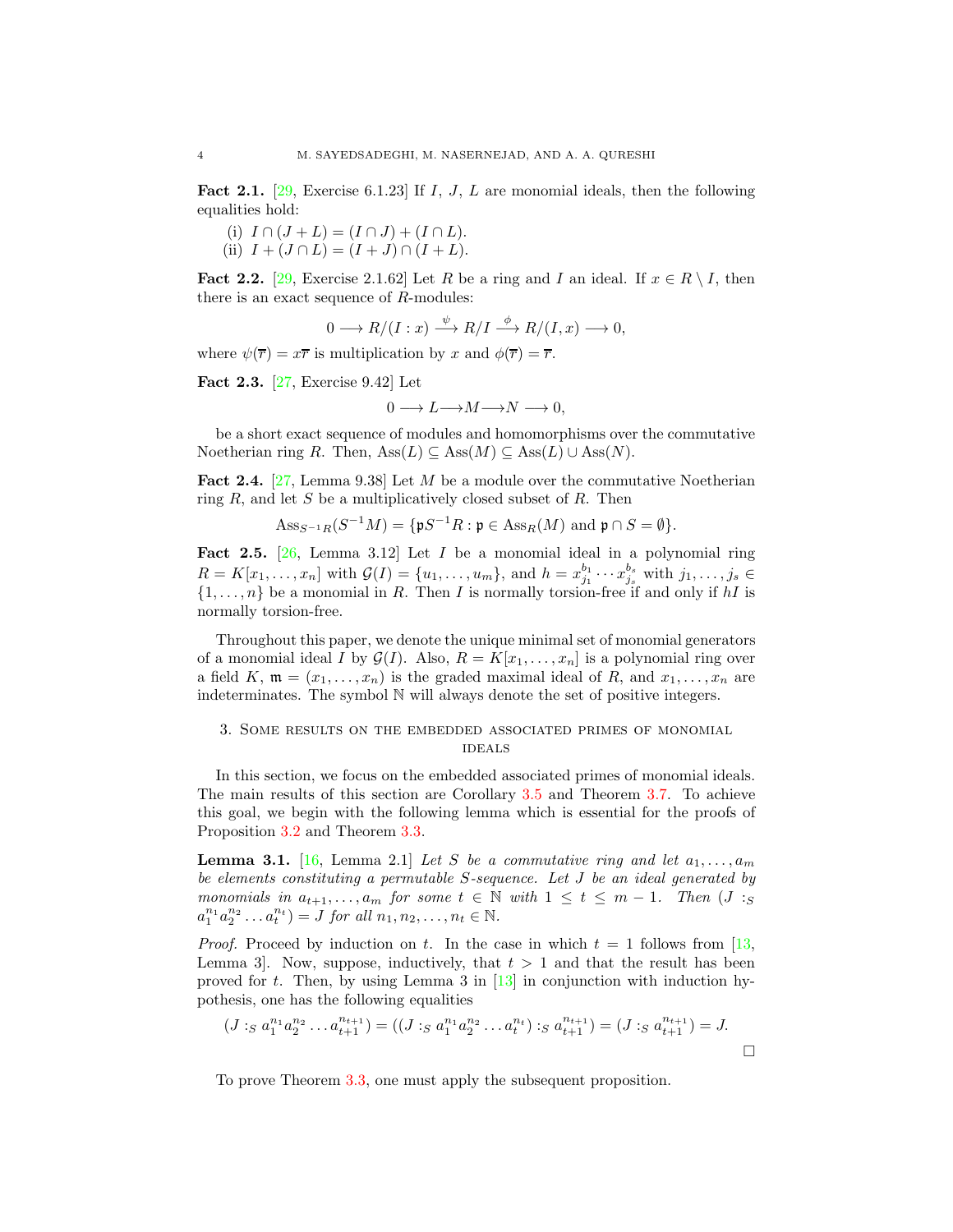<span id="page-4-0"></span>**Proposition 3.2.** Let I be a monomial ideal in a polynomial ring  $R = K[x_1, \ldots, x_n]$ *over a field* K *and*  $\mathfrak{p} \in \text{Ass}(R/I)$ *. Then there exists a monomial* v *in* R with  $\text{supp}(v) \subseteq \bigcup_{u \in \mathcal{G}(I)} \text{supp}(u) \text{ such that } \mathfrak{p} = (I :_R v).$ 

*Proof.* By virtue of  $[10, Corollary 1.3.10]$ , there exists a monomial w in R such that  $\mathfrak{p} = (I :_R w)$ . Without loss of generality, one may assume that  $\cup_{u \in \mathcal{G}(I)}$ supp $(u)$  ${x_1, \ldots, x_m}$ . Certainly, one can write  $w = w_1w_2$ , where  $supp(w_1) \subseteq {x_1, \ldots, x_m}$ and supp $(w_2) \subseteq \{x_{m+1}, \ldots, x_n\}$ . It follows from Lemma [3.1](#page-3-0) that  $(I :_R w_2) = I$ , and so we get the following equalities

$$
\mathfrak{p} = (I :_R w) = ((I :_R w_2) :_R w_1) = (I :_R w_1).
$$

This completes our argument.

The next theorem enables us to argue on the associated prime ideals of a monomial ideal which can be divided into two monomial ideals generated in disjoint sets of variables.

<span id="page-4-1"></span>**Theorem 3.3.** *Let*  $I_1$  ⊂  $R_1 = K[x_1, \ldots, x_n]$  *and*  $I_2$  ⊂  $R_2 = K[y_1, \ldots, y_m]$  *be two monomial ideals in disjoint sets of variables. Let*

$$
I = I_1R + I_2R \subset R = K[x_1,\ldots,x_n,y_1,\ldots,y_m].
$$

*Then*  $\mathfrak{p} \in \text{Ass}(R/I)$  *if and only if*  $\mathfrak{p} = \mathfrak{p}_1 R + \mathfrak{p}_2 R$ *, where*  $\mathfrak{p}_1 \in \text{Ass}(R_1/I_1)$  *and*  $\mathfrak{p}_2 \in \text{Ass}(R_2/I_2)$ *.* 

*Proof.* Let  $I_1 = Q_1 \cap \cdots \cap Q_s$  be a minimal primary decomposition of  $I_1$  such that  $\sqrt{Q_i} = \mathfrak{p}_i$  for all  $i = 1, \ldots, s$ . In view of Fact [2.1,](#page-3-1) we have

$$
I = \bigcap_{i=1}^{s} Q_i + I_2 = \bigcap_{i=1}^{s} (Q_i + I_2).
$$

In addition, it is routine to check that there exists the following R-monomorphism

$$
\theta: R/I \to \bigoplus_{i=1}^s R/(Q_i+I_2),
$$

given by  $\theta(r+I) = (r+Q_1+I_2,\ldots,r+Q_s+I_2)$  for all  $r \in R$ . This implies that

$$
Ass(R/I) \subseteq \bigcup_{i=1}^{s} Ass(R/(Q_i + I_2)).
$$

Assume that  $I_2 = Q'_1 \cap \cdots \cap Q'_t$  is a minimal primary decomposition of  $I_2$  such that  $\sqrt{Q'_j} = \mathfrak{p}'_j$  for all  $j = 1, \ldots, t$ . Now, fix  $1 \leq i \leq s$ . Applying Fact [2.1](#page-3-1) yields

$$
Q_i + I_2 = Q_i + \bigcap_{j=1}^t Q'_j = \bigcap_{j=1}^t (Q_i + Q'_j).
$$

Consequently, there exists the following R-monomorphism

$$
\phi: R/(Q_i+I_2) \to \bigoplus_{j=1}^t R/(Q_i+Q'_j),
$$

given by  $\phi(r+Q_i+I_2) = (r+Q_i+Q'_1,\ldots,r+Q_i+Q'_t)$  for all  $r \in R$ . This implies

$$
Ass(R/(Q_i + I_2)) \subseteq \bigcup_{j=1}^t Ass(R/(Q_i + Q'_j)).
$$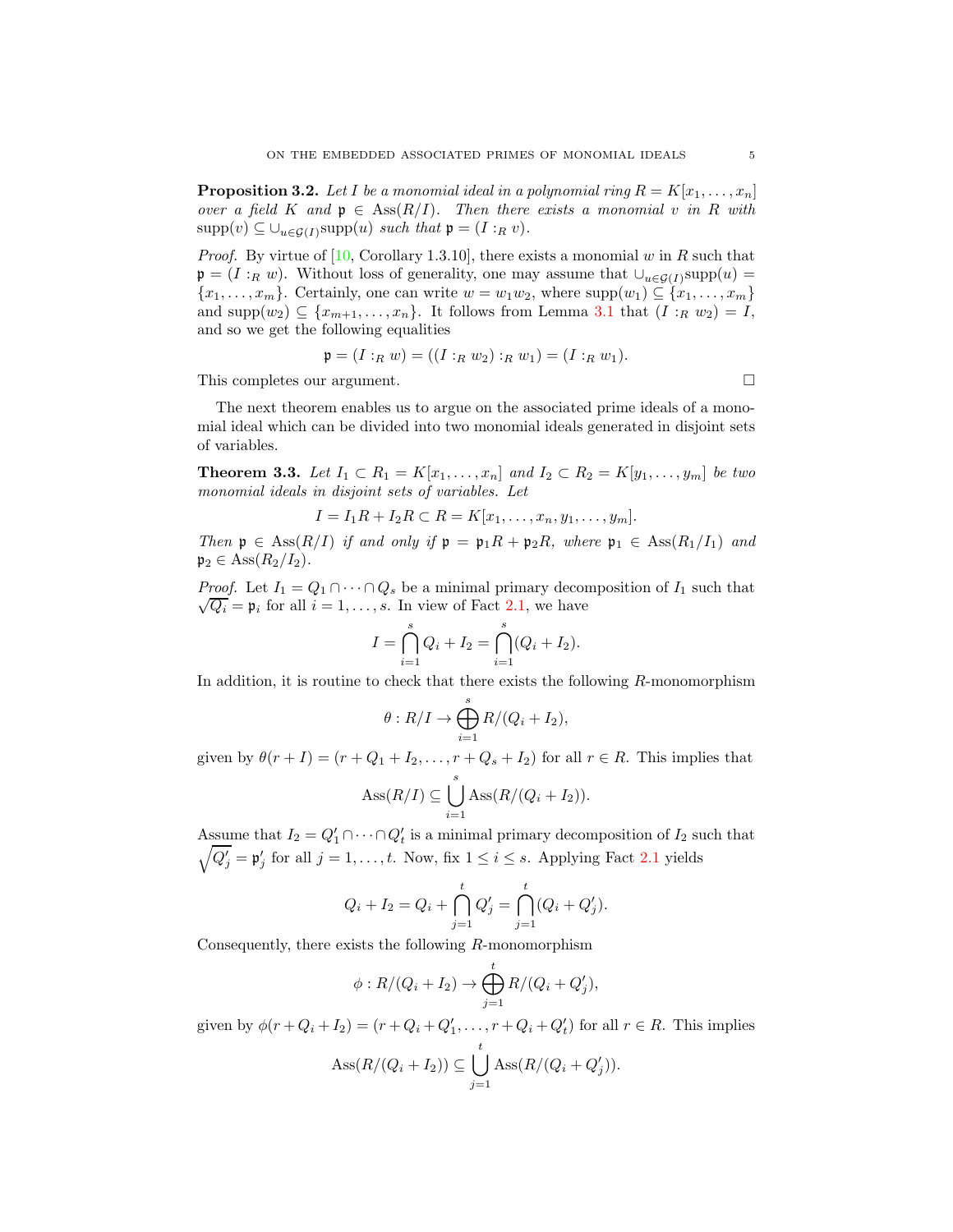Since  $Q_i + Q'_j$  is a  $(\mathfrak{p}_i + \mathfrak{p}'_j)$ -primary monomial ideal, for all  $j = 1, ..., t$ , one has  $\text{Ass}(R/(Q_i + Q'_j)) = \mathfrak{p}_i + \mathfrak{p}'_j$  for all  $i = 1, \ldots, s$  and  $j = 1, \ldots, t$ . Therefore,

$$
Ass(R/I) \subseteq \{ \mathfrak{p} \mid \mathfrak{p} = \mathfrak{p}_i + \mathfrak{p}'_j \text{ for all } i = 1, \ldots, s \text{ and } j = 1, \ldots, t \}.
$$

To establish the reverse inclusion, pick arbitrary elements  $\mathfrak{p} \in \text{Ass}(R/I_1)$  and  $\mathfrak{p}' \in$ Ass $(R/I_2)$ . Then there exist monomials v and v' in R such that  $\mathfrak{p} = (I_1 :_R v)$  and  $\mathfrak{p}' = (I_2 :_R v')$ . Based on Proposition [3.2,](#page-4-0) we may assume that

<span id="page-5-0"></span>(1) 
$$
\text{supp}(v) \subseteq \bigcup_{f \in \mathcal{G}(I_1)} \text{supp}(f) \text{ and } \text{supp}(v') \subseteq \bigcup_{g \in \mathcal{G}(I_2)} \text{supp}(g).
$$

In light of [\(1\)](#page-5-0) and Lemma [3.1,](#page-3-0) one can deduce that  $(I_1:_R vv') = (I_1:_R v)$  and  $(I_2:_{R} v v') = (I_2:_{R} v')$ . Accordingly, we obtain the following equalities

$$
\mathfrak{p} + \mathfrak{p}' = (I_1 :_R v) + (I_2 :_R v')
$$
  
=  $(I_1 :_R v v') + (I_2 :_R v v')$   
=  $(I_1 + I_2 :_R v v')$   
=  $(I :_R v v').$ 

This implies that  $\mathfrak{p} + \mathfrak{p}' \in \text{Ass}_{R}(R/I)$ . Thus, the reverse inclusion holds.

To prove Corollary [3.5,](#page-6-0) we need to use the following crucial theorem. Moreover, it should be noted that although checking the hypotheses of the following theorem is not easy practically, but using Macaulay 2 software [\[7\]](#page-12-23) may be helpful.

<span id="page-5-2"></span>**Theorem 3.4.** Let  $I \subset R = K[x_1, \ldots, x_n]$  be a monomial ideal,  $\mathfrak{m} = (x_1, \ldots, x_n)$ , t *a positive integer, and* y1, . . . , y<sup>s</sup> *be distinct variables in* R *such that, for each*  $i = 1, \ldots, s, \mathfrak{m} \setminus y_i \notin \text{Ass}(R/(I \setminus y_i)^t), \text{ where } I \setminus y_i \text{ denotes the deletion of } I \text{ at } y_i.$ *Then*  $\mathfrak{m} \in \text{Ass}(R/I^t)$  *if and only if*  $\mathfrak{m} \in \text{Ass}(R/(I^t : \prod_{i=1}^s y_i)).$ 

*Proof.* We first assume that  $\mathfrak{m} \in \text{Ass}(R/(I^t : \prod_{i=1}^s y_i))$ . Based on Fact [2.2,](#page-3-2) we get the following short exact sequence

$$
0 \longrightarrow R/(I^t : \prod_{i=1}^s y_i) \xrightarrow{\psi} R/I^t \xrightarrow{\phi} R/(I^t, \prod_{i=1}^s y_i) \longrightarrow 0,
$$

where  $\psi(\overline{r}) = \overline{r} \prod_{i=1}^{s} y_i$  and  $\phi(\overline{r}) = \overline{r}$ . In addition, by virtue of Fact [2.3,](#page-3-3) one can derive that

<span id="page-5-1"></span>
$$
(2) \ \ \text{Ass}(R/(I^t: \prod_{i=1}^s y_i)) \subseteq \text{Ass}(R/I^t) \subseteq \text{Ass}(R/(I^t: \prod_{i=1}^s y_i)) \cup \text{Ass}(R/(I^t, \prod_{i=1}^s y_i)).
$$

Since  $\mathfrak{m} \in \text{Ass}(R/(I^t : \prod_{i=1}^s y_i)),$  we get  $\mathfrak{m} \in \text{Ass}(R/I^t)$ . To establish the converse implication, let  $\mathfrak{m} \in \text{Ass}(R/I^t)$ . Our aim is to prove that  $\mathfrak{m} \in \text{Ass}(R/(I^t : \prod_{i=1}^s y_i)).$ Proceed by induction on s. Let  $J := I \setminus y_1$ . Because the generators of  $J^t$  are precisely the generators of  $I^t$  that are not divisible by  $y_1$ , this implies that  $(I^t, y_1) = (J^t, y_1)$ . By assumption, one has  $\mathfrak{m} \setminus y_1 \notin \text{Ass}(R/J^t)$ . Also, it follows from Theorem [3.3](#page-4-1) that  $\mathfrak{p} \in \text{Ass}(R/(J^t, y_1))$  if and only if  $\mathfrak{p} = (\mathfrak{p}_1, y_1)$ , where  $\mathfrak{p}_1 \in \text{Ass}(R/J^t)$ . We thus have  $\mathfrak{m} \notin \text{Ass}(R/(J^t, y_1)),$  and so  $\mathfrak{m} \notin \text{Ass}(R/(I^t, y_1)).$  Also, [\(2\)](#page-5-1) yields that  $\text{Ass}(R/I^t) \subseteq$ Ass $(R/(I^t: y_1)) \cup \text{Ass}(R/(I^t, y_1))$ . Accordingly, we obtain  $\mathfrak{m} \in \text{Ass}(R/(I^t: y_1))$ . Hence, the claim is true for the case in which  $s = 1$ . Now, suppose that the assertion has been shown for a product of  $s-1$  variables, and that  $\mathfrak{m} \in \text{Ass}(R/I^t)$ .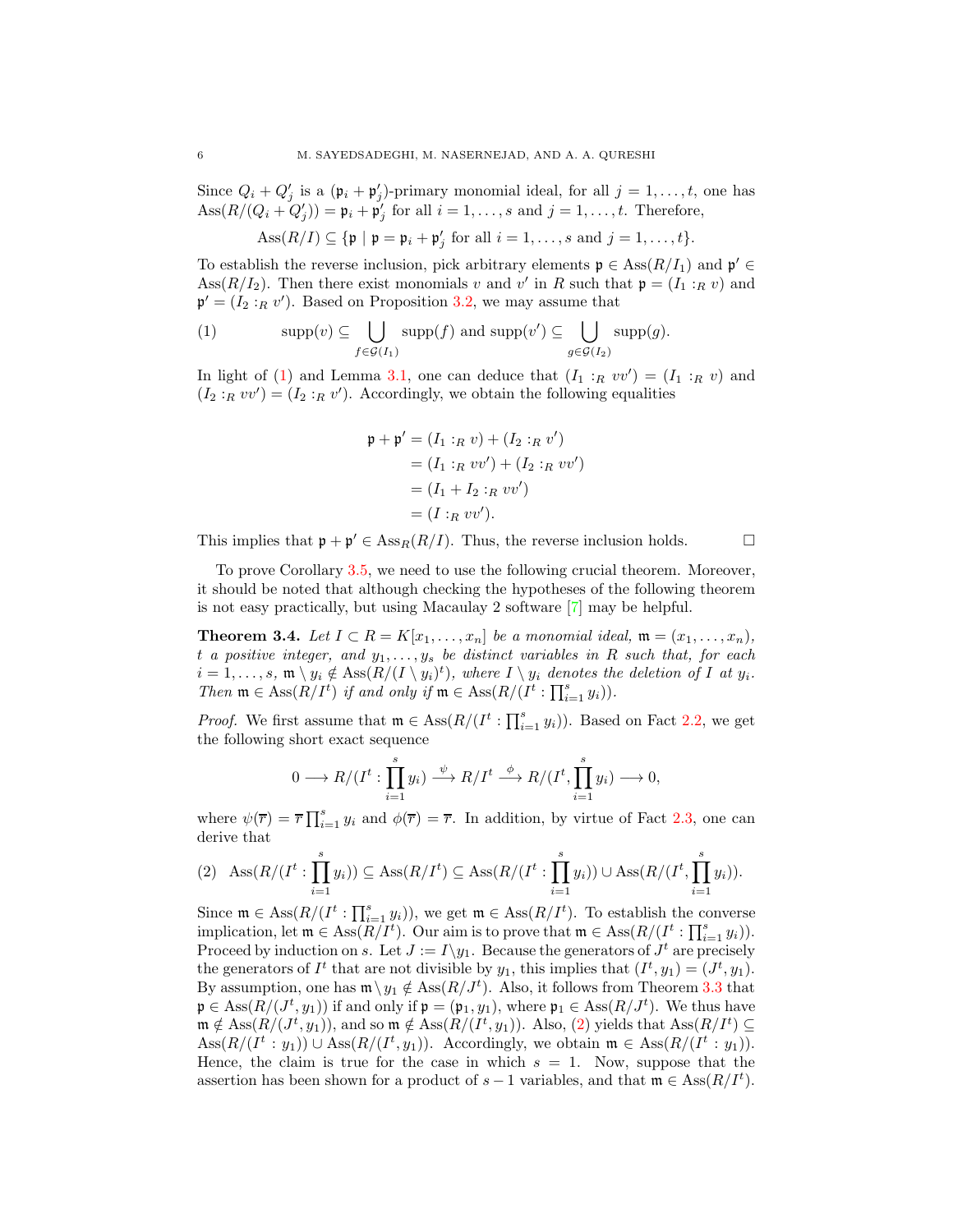Set  $M := \prod_{i=1}^{s-1} y_i$ . One can deduce from the induction that  $\mathfrak{m} \in \text{Ass}(R/(I^t : M)).$ Moreover,

<span id="page-6-2"></span>(3)  $\text{Ass}(R/(I^t : M)) \subseteq \text{Ass}(R/((I^t : M) : y_s)) \cup \text{Ass}(R/((I^t : M), y_s)).$ 

Let  $K := I \setminus y_s$ . It remains to check that  $((I^t : M), y_s) = ((K^t : M), y_s)$ . Since  $K \subseteq I$ , one can easily conclude that  $((K^t : M), y_s) \subseteq ((I^t : M), y_s)$ . To prove the reverse inclusion, take a monomial u in  $((I^t : M), y_s)$ . If  $y_s \mid u$ , then  $u \in$  $((K<sup>t</sup>: M), y<sub>s</sub>),$  and the argument is done. If  $y<sub>s</sub> \nmid u$ , then  $u \in (I<sup>t</sup>: M)$ , and hence  $uM \in I^t$ . This yields that there exists a monomial  $f \in \mathcal{G}(I^t)$  such that  $f \mid uM$ . Because  $y_s \nmid u$  and  $y_s \nmid M$ , this implies that  $y_s \nmid f$ , and so  $f \in K^t$ . We therefore get  $u \in (K^t : M)$ , and thus  $((I^t : M), y_s) \subseteq ((K^t : M), y_s)$ . It follows also from our assumption that  $\mathfrak{m} \setminus y_s \notin \text{Ass}(R/K^t)$ . As  $\text{Ass}(R/(K^t : M)) \subseteq \text{Ass}(R/K^t)$ , one can conclude that  $\mathfrak{m} \setminus y_s \notin \text{Ass}(R/(K^t : M))$ . Due to Theorem [3.3,](#page-4-1) we obtain  $\mathfrak{p} \in \text{Ass}(R/((K^t : M), y_s))$  if and only if  $\mathfrak{p} = (\mathfrak{p}_1, y_s)$ , where  $\mathfrak{p}_1 \in \text{Ass}(R/(K^t : M))$ . This gives rise to  $\mathfrak{m} \notin \text{Ass}(R/((K^t : M), y_s)),$  and so  $\mathfrak{m} \notin \text{Ass}(R/((I^t : M), y_s)).$  In light of [\(3\)](#page-6-2), one has  $\mathfrak{m} \in \text{Ass}(R/((I^t : M) : y_s)) = \text{Ass}(R/(I^t : \prod_{i=1}^s y_i)).$ 

We are ready to express one of the main results of this section in the subsequent corollary.

<span id="page-6-0"></span>Corollary 3.5. Let  $I \subset R = K[x_1, \ldots, x_n]$  be a square-free monomial ideal,  $\mathfrak{m} = (x_1, \ldots, x_n)$ , and  $\{u_1, \ldots, u_{\beta_1(I)}\}$  be a maximal independent set of minimal *generators of* I such that  $\mathfrak{m} \setminus x_i \notin \text{Ass}(R/(I \setminus x_i)^t)$  for all  $x_i \mid \prod_{i=1}^{\beta_1(I)} u_i$  and some *positive integer t, where*  $I \setminus x_i$  *denotes the deletion of*  $I$  *at*  $x_i$ *.* If  $\mathfrak{m} \in \text{Ass}(R/I^t)$ *, then*  $t \geq \beta_1(I) + 1$ *.* 

*Proof.* To simplify the notation, set  $\ell := \beta_1(I)$ . Let  $\mathfrak{m} \in \text{Ass}(R/I^t)$ . Without loss of generality, one may assume that  $\prod_{i=1}^{\ell} u_i = \prod_{i=1}^{r} x_i$ . In view of Theorem [3.4,](#page-5-2) we can conclude that  $\mathfrak{m} \in \text{Ass}(R/(I^t : \prod_{i=1}^r x_i))$ . Since  $\prod_{i=1}^{\ell} u_i \in I^{\ell}$ , we get  $\prod_{i=1}^r x_i \in I^{\ell}$ . If  $t \leq \ell$ , then  $(I^t : \prod_{i=1}^r x_i) = R$ , which contradicts the fact that  $\mathfrak{m} \in \text{Ass}(R/(I^t : \prod_{i=1}^r x_i)).$  This implies that  $t \geq \ell + 1$ , as required.

We apply Corollary [3.5](#page-6-0) to study König ideals.

<span id="page-6-1"></span>**Theorem 3.6.** Let I be an unmixed König ideal in the polynomial ring  $R =$  $K[x_1, \ldots, x_n]$  *over a field* K,  $\mathfrak{m} = (x_1, \ldots, x_n)$ , and  $\{u_1, \ldots, u_{\beta_1(I)}\}$  be a maxi*mal independent set of minimal generators of I such that*  $\mathfrak{m} \setminus x_i \notin \text{Ass}(R/(I \setminus x_i)^t)$  $for \ all \ t \ and \ x_i \ | \ \prod_{i=1}^{\beta_1(I)} u_i.$  Then the following statements hold:

- (i) I *is normally torsion-free.*
- (ii) I *is normal.*
- (iii) I *has the strong persistence proeprty.*
- (iv) I *has the persistence property.*
- (v) I *has the symbolic strong persistence property.*

*Proof.* (i) For convenience of notation, put  $\ell := \beta_1(I)$ . Suppose, on the contrary, that  $I$  is not normally torsion-free. Thus, there exists a positive integer  $t$  such that  $I<sup>t</sup>$  has embedded primes. We consider t minimal with respect to this property. Let p be an embedded prime of  $I^t$ . In view of Fact [2.4,](#page-3-4) we get  $\mathfrak{p} \in \text{Ass}(R/I^t)$  if and only if  $\mathfrak{p}R_{\mathfrak{p}} \in \text{Ass}(R_{\mathfrak{p}}/(IR_{\mathfrak{p}})^t)$ . This enables us to assume that  $\mathfrak{p} = \mathfrak{m}$ . Without loss of generality, one may assume that  $\prod_{i=1}^{\ell} u_i = \prod_{i=1}^r x_i$ . In light of Theorem [3.4,](#page-5-2) one has  $\mathfrak{m} \in \text{Ass}(R/(I^t : \prod_{i=1}^r x_i)),$  and so  $\mathfrak{m} \in \text{Ass}(R/(I^t : \prod_{i=1}^\ell u_i)).$  On the other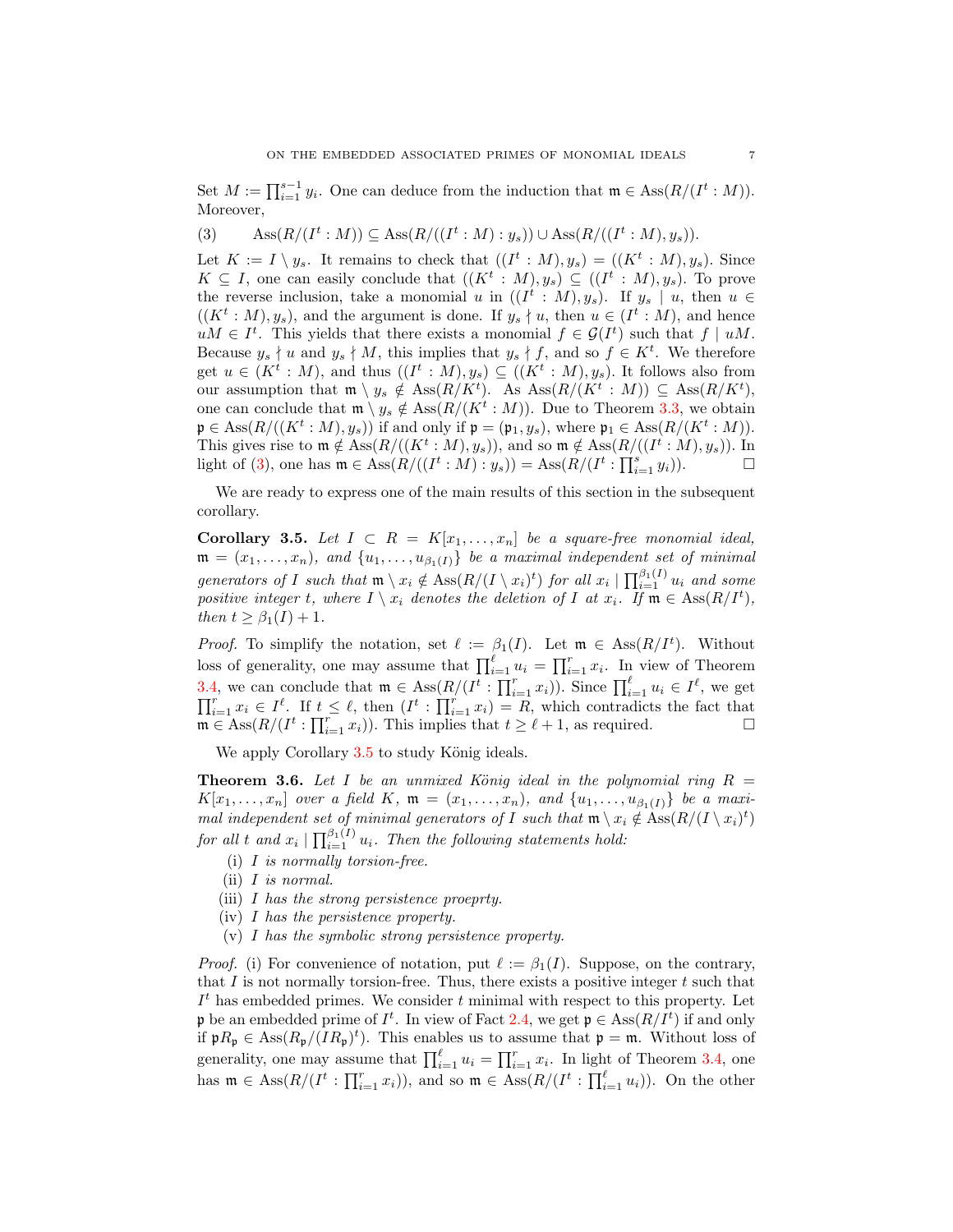hand, since  $\mathfrak{m} \setminus x_i \notin \text{Ass}(R/(I \setminus x_i)^t)$  for each  $i = 1, \ldots, r$ , we deduce from Corollary [3.5](#page-6-0) that  $t \geq \ell + 1$ . Because t is minimal,  $I^{t-\ell}$  has no embedded primes, and hence  $I^{t-\ell} = I^{(t-\ell)}$ . It follows now from [\[8,](#page-12-15) Proposition 3.8] that  $(I^t: \prod_{i=1}^{\ell} u_i) = I^{t-\ell}$ . We therefore obtain  $\mathfrak{m} \in \text{Ass}(R/I^{t-\ell})$ , which contradicts the fact that  $I^{t-\ell}$  has no embedded primes. Consequently, I is a normally torsion-free square-free monomial ideal.

(ii) Based on  $[10,$  Theorem 1.4.6, every normally torsion-free square-free monomial ideal is normal. Now, the assertion can be deduced from (i).

(iii) By [\[24,](#page-12-24) Theorem 6.2], every normal monomial ideal has the strong persistence property, and so the claim follows readily from (ii).

(iv) By [\[19,](#page-12-25) Proposition 2.9], the strong persistence property implies the persistence property. Hence, one can obtain the assertion from (iii).

 $(v)$  In view of  $[25,$  Theorem 11], the strong persistence property implies the symbolic strong persistence property, and thus the claim is an immediate consequence of (iii).  $\Box$ 

We are in a position to state the other main result of this section in the following theorem.

<span id="page-7-0"></span>**Theorem 3.7.** Let I be a square-free monomial ideal in a polynomial ring  $R =$  $K[x_1, \ldots, x_n]$  *over a field* K *and*  $\mathfrak{m} = (x_1, \ldots, x_n)$ *. If there exists a square-free monomial*  $v \in I$  *such that*  $v \in \mathfrak{p} \backslash \mathfrak{p}^2$  *for any*  $\mathfrak{p} \in \text{Min}(I)$ *, and*  $\mathfrak{m} \backslash x_i \notin \text{Ass}(R/(I\backslash x_i)^s)$ *for all* s and  $x_i \in \text{supp}(v)$ *, then the following statements hold:* 

- (i) I *is normally torsion-free.*
- (ii) I *is normal.*
- (iii) I *has the strong persistence proeprty.*
- (iv) I *has the persistence property.*
- (v) I *has the symbolic strong persistence property.*

*Proof.* (i) Suppose, on the contrary, that  $I$  is not normally torsion-free. Let  $t$  be minimal such that  $I<sup>t</sup>$  has embedded prime ideals. Since I is a square-free monomial ideal, this implies that  $\text{Ass}(R/I) = \text{Min}(I)$ , and hence  $t \geq 2$ . Take an arbitrary  $\mathfrak{p} \in \text{Min}(I)$ . In the sequel, we show that  $(I^t : v) = I^{t-1}$ . Because  $v \in I$ , one must have  $I^{t-1} \subseteq (I^t : v)$ . To prove the reverse inclusion, select a monomial f in  $(I^t : v)$ . Thus,  $fv \in I^t$ , and so there exist some monomials  $g_1, \ldots, g_t \in \mathcal{G}(I)$ and some monomial h in R such that  $f v = g_1 \cdots g_t h$ . Due to  $\mathfrak{p} \in \text{Min}(I)$ , this yields that  $fv \in \mathfrak{p}^t$ . Since  $v \in \mathfrak{p} \setminus \mathfrak{p}^2$ , one can conclude that  $\mathfrak{p}$  contains exactly one variable that divides v. This gives that  $f \in \mathfrak{p}^{t-1}$ . Because p is arbitrary, one obtains that  $f \in \bigcap_{\mathfrak{p} \in \text{Min}(I)} \mathfrak{p}^{t-1}$ . Applying [\[29,](#page-12-18) Proposition 4.3.25],  $f \in I^{(t-1)}$ . Since t is minimal such that  $I<sup>t</sup>$  has embedded prime ideals, this yields that  $I<sup>t-1</sup>$ has no embedded prime ideals, and so  $I^{(t-1)} = I^{t-1}$ . We thus gain  $f \in I^{t-1}$ . Consequently,  $(I^t : v) \subseteq I^{t-1}$ , and hence  $(I^t : v) = I^{t-1}$ . Let q be an embedded prime ideal of  $I^t$ . It follows from Fact [2.4](#page-3-4) that  $\mathfrak{q} \in \text{Ass}(R/I^t)$  if and only if  $\mathfrak{q}R_{\mathfrak{q}} \in$ Ass $(R_{\mathfrak{q}}/(IR_{\mathfrak{q}})^t)$ . We therefore may assume that  $\mathfrak{q} = \mathfrak{m}$ . Hence,  $\mathfrak{m} \in \text{Ass}(R/I^t)$ . In view of Theorem [3.4,](#page-5-2) one derives that  $\mathfrak{m} \in \text{Ass}(R/(I^t : v))$ . We thus get  $\mathfrak{m} \in \text{Ass}(R/I^{t-1})$ . This contradicts our assumption. Accordingly, the square-free monomial ideal  $I$  is normally torsion-free.

 $(ii)-(v)$  The claims can be concluded by similar discussions in the proof of Theorem  $3.6$ .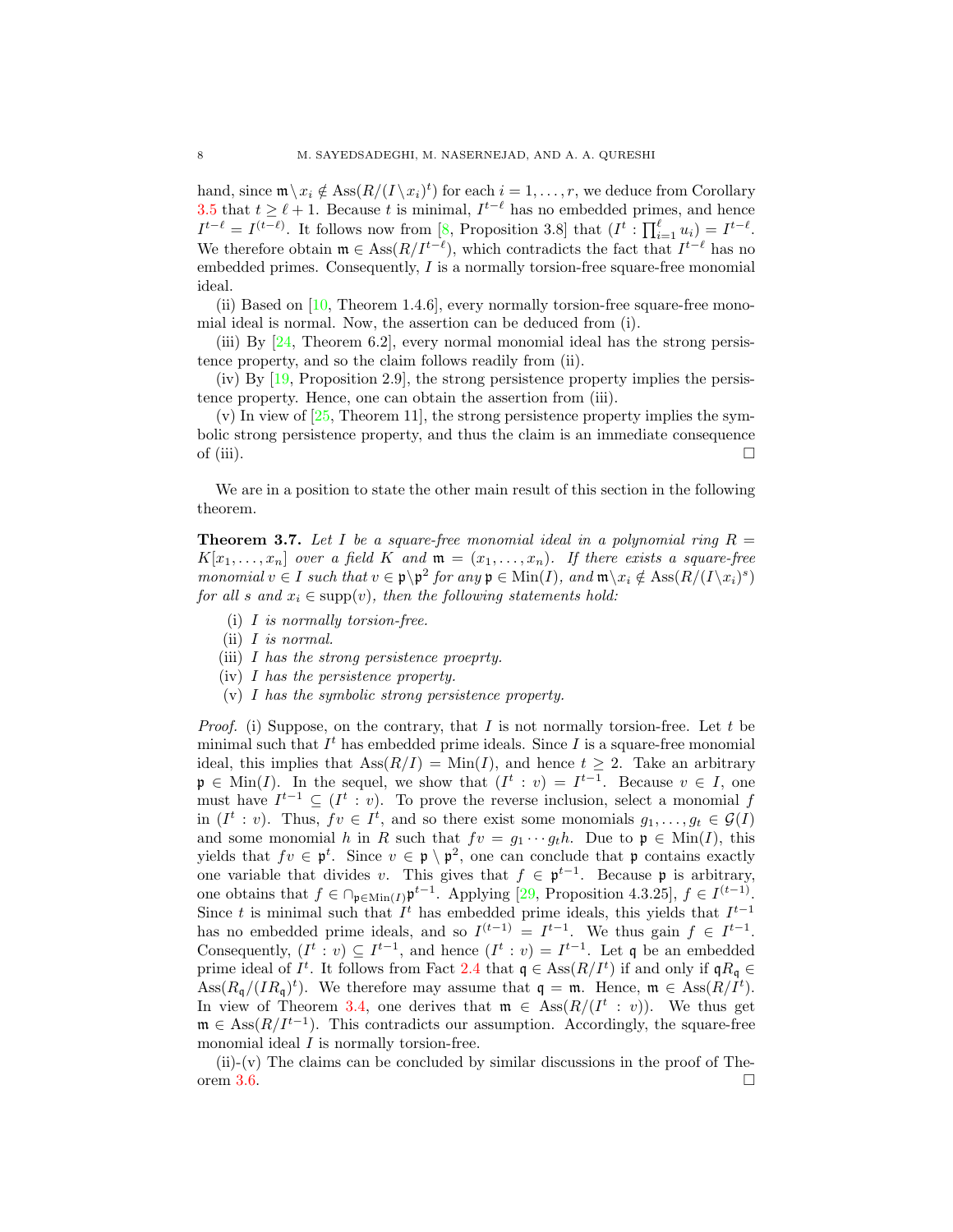To illustrate Theorem [3.7,](#page-7-0) we provide the following example. First we recall the definition of t-spread monomial ideals.

**Definition 3.8.** (see [\[4\]](#page-12-26)) A monomial  $x_{i_1}x_{i_2}\cdots x_{i_d}$  with  $i_1 \leq i_2 \cdots \leq i_d$  is called t-spread if  $i_j - i_{j-1} \geq t$  for  $2 \leq j \leq d$ . Also, a monomial ideal in  $R = K[x_1, \ldots, x_n]$ is called a t*-spread monomial ideal*, if it is generated by t-spread monomial ideals.

**Example 3.9.** Let I be a square-free monomial ideal in the polynomial ring  $R =$  $K[x_1, \ldots, x_7]$  over a field K with

$$
I = (x_1x_3x_6, x_1x_3x_7, x_1x_4x_6, x_1x_4x_7, x_1x_5x_7, x_2x_4x_7, x_2x_5x_7).
$$

Direct computations show that I is a 2-spread monomial ideal. By using Macaulay  $2$ [\[7\]](#page-12-23), we obtain

$$
Ass(R/I) = \{ (x_1, x_2), (x_1, x_7), (x_6, x_7), (x_1, x_4, x_5), (x_3, x_4, x_7), (x_3, x_4, x_5) \}.
$$

Also, note that I is not unmixed. Set  $v := x_1 x_3 x_6$ . One can easily check that  $v \in \mathfrak{p} \backslash \mathfrak{p}^2$  for each  $\mathfrak{p} \in \text{Min}(I)$ . To complete our argument, one needs to demonstrate that  $\mathfrak{m} \setminus x_i \notin \text{Ass}(R/(I \setminus x_i)^s)$  for all s and  $i \in \{1, 3, 6\}$ , where  $m = (x_1, \ldots, x_7)$ . We first note that  $I \setminus x_1 = (x_2x_4x_7, x_2x_5x_7)$ . Since  $(x_2x_4x_7, x_2x_5x_7) = x_2x_7(x_4, x_5)$ , it follows from Fact [2.5](#page-3-5) that  $(x_2x_4x_7, x_2x_5x_7)$  is normally torsion-free, and so  $\mathfrak{m}\setminus x_1 \notin$  $\operatorname{Ass}(R/(I \setminus x_1)^s)$  for all s. Next, observe that

$$
F := I \setminus x_3 = (x_1 x_4 x_6, x_1 x_4 x_7, x_1 x_5 x_7, x_2 x_4 x_7, x_2 x_5 x_7).
$$

Once again, by using Macaulay2 [\[7\]](#page-12-23), one has

$$
Ass(R/(I \setminus x_3)) = \{(x_1,x_2), (x_4,x_5), (x_4,x_7), (x_6,x_7), (x_1,x_7)\}.
$$

Let  $G = (V(G), E(G))$  be the graph with the vertex set  $V(G) = \{1, 2, 4, 5, 6, 7\}$  and the edge set  $E(G) = \{\{1, 2\}, \{4, 5\}, \{4, 7\}, \{6, 7\}, \{1, 7\}\}\.$  It is routine to check that G is a tree, and F is its cover ideal. By virtue of  $[6,$  Corollary 2.6], F is normally torsion-free; thus,  $\mathfrak{m} \setminus x_3 \notin \text{Ass}(R/(I \setminus x_3)^s)$  for all s. Finally, notice that

$$
I \setminus x_6 = (x_1x_3x_7, x_1x_4x_7, x_1x_5x_7, x_2x_4x_7, x_2x_5x_7).
$$

Put  $L := (x_1x_3, x_1x_4, x_1x_5, x_2x_4, x_2x_5)$ . Assume that  $H = (V(H), E(H))$  is the graph with the vertex set  $V(H) = \{1, 2, 3, 4, 5\}$  and the edge set

$$
E(H) = \{\{1,3\}, \{1,4\}, \{1,5\}, \{2,4\}, \{2,5\}\}.
$$

H has no odd cycle subgraph, so H is bipartite. In addition,  $L$  is the edge ideal of H, and so [\[28,](#page-12-12) Theorem 5.9] yields that L is normally torsion-free. We therefore get  $\mathfrak{m}\setminus x_6 \notin \text{Ass}(R/(I \setminus x_6)^s)$  for all s. Due to Fact [2.5,](#page-3-5) one has  $I \setminus x_6 = x_7L$  is normally torsion-free. It follows now from Theorem [3.7](#page-7-0) that  $I$  is normally torsion-free, as desired.

We terminate this section by giving an application of Theorem [3.7.](#page-7-0) In fact, we re-prove the fact that every square-free transversal polymatroidal ideal is normally torsion-free, see [\[11,](#page-12-8) Corollary 3.6]. To accomplish this, one has to recall the following definition.

**Definition 3.10.** (see [\[11\]](#page-12-8)) Let F be a non-empty subset of  $[n] = \{1, \ldots, n\}$ . We denote by  $\mathfrak{p}_F$  the monomial prime ideal  $(x_j : j \in F)$ . A *transversal polymatroidal ideal* is an ideal I of the form  $I = \mathfrak{p}_{F_1} \cdots \mathfrak{p}_{F_r}$ , where  $F_1, \ldots, F_r$  is a collection of non-empty subsets of [n] with  $r \geq 1$ .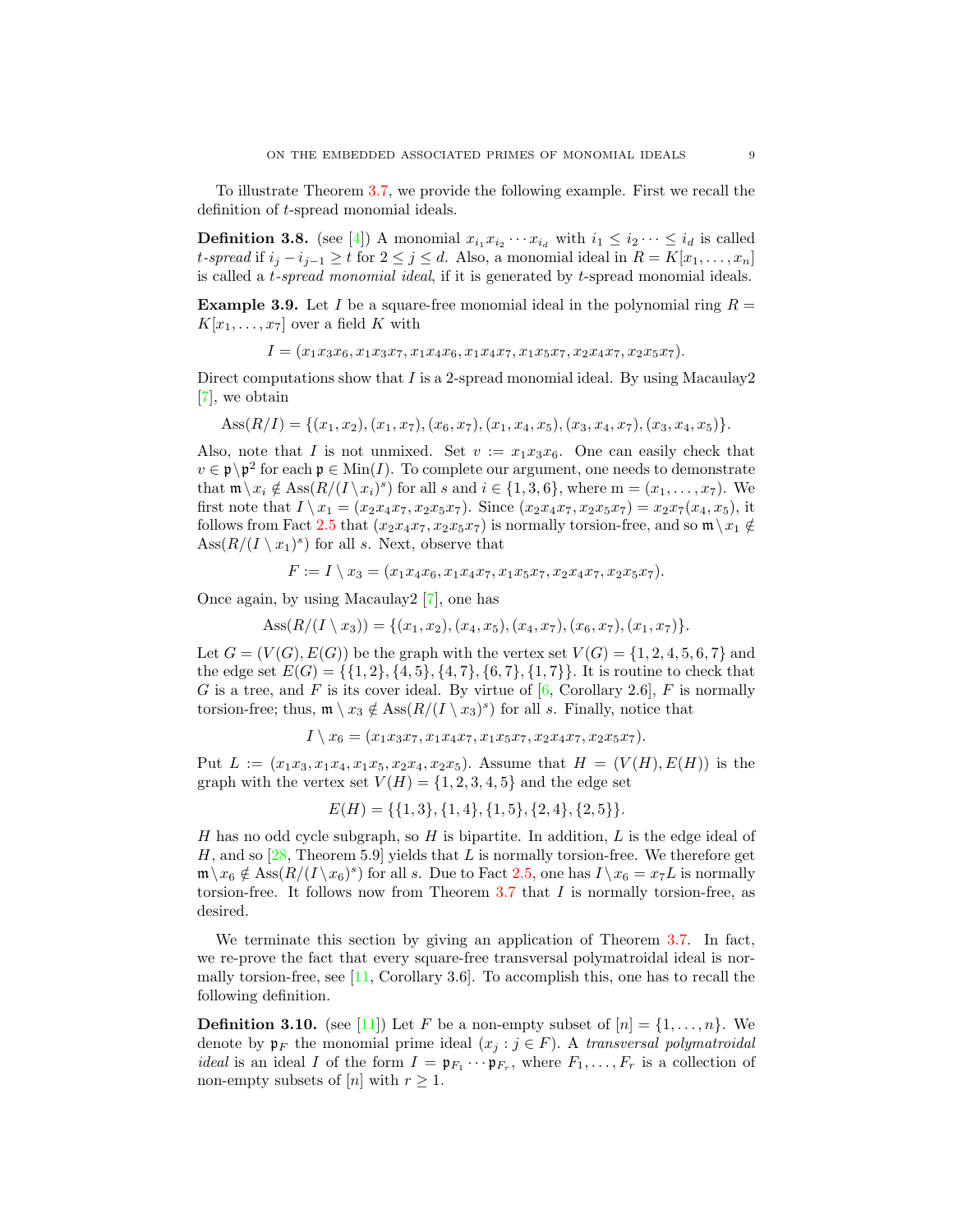<span id="page-9-0"></span>Theorem 3.11. *Every square-free transversal polymatroidal ideal is normally torsionfree.*

*Proof.* Let  $I \subset R = K[x_1, \ldots, x_n]$  be a square-free transversal polymatroidal ideal. Thus, we can write  $I = \mathfrak{p}_{F_1} \cdots \mathfrak{p}_{F_r}$ , where  $F_1, \ldots, F_r$  is a collection of non-empty subsets of [n] with  $r \geq 1$  and  $F_i \cap F_j = \emptyset$  for all  $1 \leq i \neq j \leq r$ . Without loss of generality, one may assume that  $\bigcup_{u \in \mathcal{G}(I)} \text{supp}(u) = \{x_1, \ldots, x_n\}$ . We proceed by induction on n. If  $n = 1$ , then  $I = (x_1)$  which is normally torsion-free. Now, suppose that  $n > 1$ , and that the claim has been proven for  $n - 1$ . Without loss of generality, we may assume that  $x_i \in \mathfrak{p}_{F_i}$  for each  $i = 1, \ldots, r$ . Set  $v := x_1 \cdots x_r$ . Note that  $\text{Min}(I) = \{ \mathfrak{p}_{F_1}, \ldots, \mathfrak{p}_{F_r} \}$ . It is routine to check that  $v \in \mathfrak{p}_{F_i} \setminus \mathfrak{p}_{F_i}^2$  for each  $i = 1, \ldots, r$ . Fix  $1 \leq i \leq r$ . Since

$$
I\setminus x_i=\mathfrak{p}_{F_1}\cdots\mathfrak{p}_{F_{i-1}}(\mathfrak{p}_{F_i}\setminus\{x_i\})\mathfrak{p}_{F_{i+1}}\cdots\mathfrak{p}_{F_r},
$$

it follows from the induction hypothesis that  $I \setminus x_i$  is normally torsion-free. This leads to  $\mathfrak{m} \setminus x_i \notin \text{Ass}(R/(I \setminus x_i)^s)$  for all s and  $x_i \in \text{supp}(v) = \{x_1, \ldots, x_r\}$ , where  $\mathfrak{m} = (x_1, \ldots, x_n)$ . By Theorem [3.7,](#page-7-0) I is normally torsion-free.

#### 4. Some results on the corner-elements of monomial ideals

Let I be a monomial ideal in a polynomial ring  $R = K[x_1, \ldots, x_n]$  over a field K and  $\mathfrak{p} \in \text{Ass}(R/I)$ . It is well-known by [\[10,](#page-12-5) Corollary 1.3.10] that  $\mathfrak{p} = (I : h)$  for some monomial h in R. Moreover, it has been proven that if  $I \subset R = K[x_1, \ldots, x_n]$ is a square-free monomial ideal and  $\mathfrak{p} \in \text{Ass}(R/I)$ , then there exists a square-free monomial h in R with supp $(h) \subseteq \bigcup_{u \in \mathcal{G}(I)} \text{supp}(u)$  such that  $\mathfrak{p} = (I :_R h)$ , see [\[16,](#page-12-21) Theorem 3.1]. In this section, we deduce which variables must divide h. To accomplish this, we begin with the following proposition.

**Proposition 4.1.** Let I be a monomial ideal in a polynomial ring  $R = K[x_1, \ldots, x_n]$ *over a field* K. Let  $\mathfrak{p}, \mathfrak{q} \in \text{Ass}(R/I^t)$  with  $\mathfrak{p} \neq \mathfrak{q}$  such that  $\mathfrak{p} = (I^t : f)$  and  $q = (I^t : g)$  *for some positive integer t and some monomials f and g in R*. Then  $f \nmid g \text{ and } g \nmid f.$ 

*Proof.* We need only show that  $f \nmid g$ , since the other claim can be proven by a similar argument. Suppose, on the contrary, that  $f | g$ . That is,  $g = fv$  for some monomial v in R. This gives that  $\mathfrak{q} = (I^t : fv)$ . Since  $(I^t : fv) = ((I^t : f) : v)$ , one gains that  $\mathfrak{q} = (\mathfrak{p} : v)$ . It is easy to see that either  $(\mathfrak{p} : v) = R$  or  $(\mathfrak{p} : v) = \mathfrak{p}$ . We thus have either  $q = R$  or  $q = p$ . This leads to a contradiction. Therefore, we get  $f \nmid g$ , as claimed.

To establish Proposition [4.3](#page-9-1) and Corollary [4.6,](#page-10-0) one has to apply the notion of corner-elements which were first introduced in [\[9\]](#page-12-27). We recall it in the following definition.

**Definition 4.2.** Let  $R = K[x_1, \ldots, x_n]$  be a polynomial ring, and I be an ideal of R. A monomial z in R is called an *I-corner-element* if  $z \notin I$  and  $x_i z \in I$  for each  $i=1,\ldots,n$ .

<span id="page-9-1"></span>**Proposition 4.3.** Let  $I \subset R = K[x_1, \ldots, x_n]$  be a monomial ideal and  $\mathfrak{m} =$  $(x_1, \ldots, x_n)$ . Let f and g be two I<sup>t</sup>-corner-elements for some positive integer t. *Then*  $f \nmid g$  *and*  $g \nmid f$ .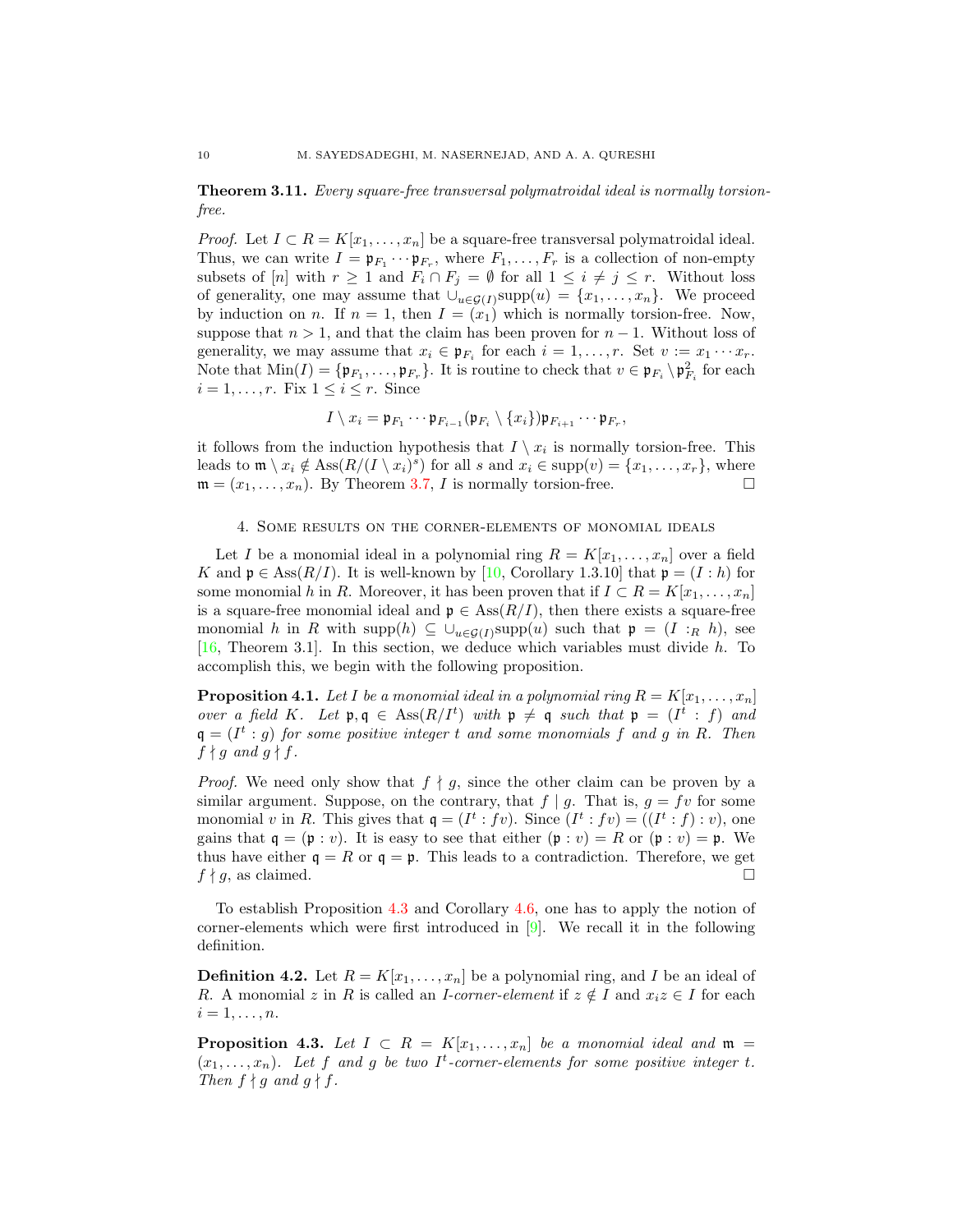*Proof.* Since f and g are two  $I^t$ -corner-elements for some positive integer t, this implies that  $f \notin I^t$  (respectively,  $g \notin I^t$ ) and  $x_i f \in I^t$  (respectively,  $x_i g \in I^t$ ) for each  $i = 1, \ldots, n$ . We thus have  $x_i \in (I^t : f)$  (respectively,  $x_i \in (I^t : g)$ ) for each  $i = 1, \ldots, n$ . Accordingly,  $\mathfrak{m} \subseteq (I^t : f)$  (respectively,  $\mathfrak{m} \subseteq (I^t : g)$ ). Because  $f \notin I^t$ (respectively,  $g \notin I^t$ ), this yields that  $\mathfrak{m} = (I^t : f)$  (respectively,  $\mathfrak{m} = (I^t : g)$ ). On the contrary, assume that  $f | g$ . This gives that  $g = fh$  for some monomial h in R. We thus get  $\mathfrak{m} = ((I^t : f) : v)$ , and so  $\mathfrak{m} = R$ , a contradiction. A similar discussion shows that  $g \nmid f$ , and the proof is complete.

The following lemma will be useful in the proof of Corollary [4.6.](#page-10-0)

<span id="page-10-1"></span>**Lemma 4.4.** Let I be a monomial ideal in a polynomial ring  $R = K[x_1, \ldots, x_n]$ *over a field* K. Let  $\mathfrak{p} = (I^t : h)$  *for some positive integer* t *and some monomial* h *in* R such that  $x_i \nmid h$  for some  $1 \leq i \leq n$ . Then  $\mathfrak{p} \setminus x_i = ((I \setminus x_i)^t : h)$ *, and so*  $\mathfrak{p} \setminus x_i \in \mathrm{Ass}(I \setminus x_i)^t.$ 

*Proof.* We show that  $\mathfrak{p} \setminus x_i = ((I \setminus x_i)^t : h)$ . To do this, we first prove that  $\mathfrak{p} \setminus x_i \subseteq ((I \setminus x_i)^t : h)$ . To see this, take  $x_j \in \mathfrak{p} \setminus x_i$ . Since  $\mathfrak{p} \setminus x_i \subseteq \mathfrak{p}$ , this implies that  $x_j \in \mathfrak{p}$ , and so  $x_j h \in I^t$ . Because  $x_j \neq x_i$  and  $x_i \nmid h$ , one can conclude that  $x_i \nmid x_jh$ . Hence,  $x_jh \in I^t \setminus x_i$ . Since  $I^t \setminus x_i = (I \setminus x_i)^t$ , we get  $x_jh \in (I \setminus x_i)^t$ , and thus  $x_j \in ((I \setminus x_i)^t : h)$ . We therefore have  $\mathfrak{p} \setminus x_i \subseteq ((I \setminus x_i)^t : h)$ . Conversely, let  $v \notin \mathfrak{p} \setminus x_i$ . It suffices to show that  $v \notin ((I \setminus x_i)^t : h)$ . Suppose, on the contrary, that  $v \in ((I \setminus x_i)^t : h)$ . Then  $vh \in (I \setminus x_i)^t$ . Since  $v \in \mathfrak{p}$  and  $v \notin \mathfrak{p} \setminus x_i$ , one must have  $v = x_i^{\ell} a$  for some positive integer  $\ell$  and some monomial  $a \notin \mathfrak{p}$ . Hence,  $x_i^{\ell}ah \in (I \setminus x_i)^t$ , and so  $ah \in ((I \setminus x_i)^t : x_i^{\ell})$ . It follows readily from Lemma [3.1](#page-3-0) that  $ah \in (I \setminus x_i)^t$ . Since  $I \setminus x_i \subseteq I$ , we obtain that  $ah \in I^t$ , and so  $a \in (I^t : h)$ . Accordingly, one has  $a \in \mathfrak{p}$ , which is a contradiction. We thus have  $v \notin ((I \setminus x_i)^t : h)$ , and so  $((I \setminus x_i)^t : h) \subseteq \mathfrak{p} \setminus x_i$ . Consequently,  $\mathfrak{p} \setminus x_i = ((I \setminus x_i)^t : h)$ , and hence  $\mathfrak{p} \setminus x_i \in \mathrm{Ass}(I \setminus x_i)^t$ .

We are ready to express one of the main results of this section in the subsequent corollary.

**Corollary 4.5.** Let I be a monomial ideal in a polynomial ring  $R = K[x_1, \ldots, x_n]$ *over a field* K. If  $\mathfrak{p} = (I^t : h)$  *for some positive integer t and some monomial* h *in*  $R$  such that  $\mathfrak{p} \setminus x_i \notin \text{Ass}(I \setminus x_i)^t$  for some  $1 \leq i \leq n$ , then  $x_i \mid h$ .

We are in a position to state the other main result of this section on the cornerelements of monomial ideals in the following corollary.

<span id="page-10-0"></span>**Corollary 4.6.** Let I be a monomial ideal in a polynomial ring  $R = K[x_1, \ldots, x_n]$ *over a field* K *and* z *be an* I t *-corner-element for some positive integer* t *such that*  $\mathfrak{m} \setminus x_i \notin \text{Ass}(I \setminus x_i)^t$  for some  $1 \leq i \leq n$ . Then  $x_i \mid z$ .

The following question posed by Rajaee, Nasernejad, and Al-Ayyoub in [\[24\]](#page-12-24) asks if Lemma [4.4](#page-10-1) can be strengthened further.

Question 4.7. [\[24,](#page-12-24) Question 4.13] *Suppose that* I *is a square-free monomial ideal in*  $R = K[x_1, \ldots, x_n]$ ,  $\mathcal{G}(I) = \{u_1, \ldots, u_m\}$ ,  $\bigcup_{i=1}^m \text{supp}(u_i) = \{x_1, \ldots, x_n\}$ , and  $\mathfrak{m} = (x_1, \ldots, x_n)$  *is the graded maximal ideal of R. If there exists a positive integer*  $1 ≤ j ≤ n$  such that  $\mathfrak{m} \setminus x_j ∈ \text{Ass}(R/(I \setminus x_j)^k)$  *for some positive integer* k, then can *we deduce that*  $\mathfrak{m} \in \text{Ass}_{R}(R/I^{k})$ ?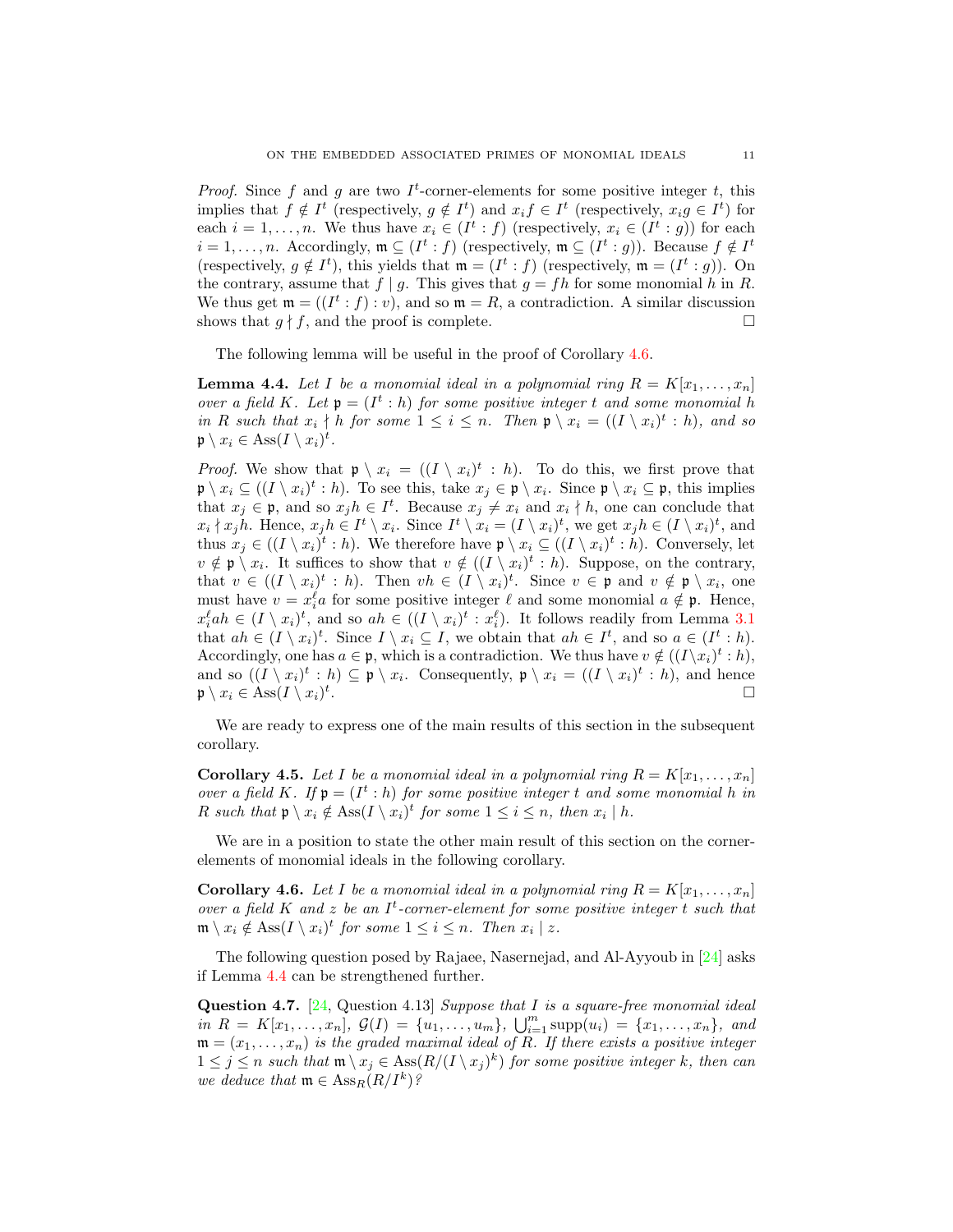We provide a counterexample. To do this, let  $G = (V(G), E(G))$  be the graph with the vertex set  $V(G) = \{1, 2, 3, 4, 5, 6\}$ , and the edge set

 $E(G) = \{ \{1, 2\}, \{2, 3\}, \{3, 4\}, \{4, 5\}, \{5, 1\}, \{1, 6\}, \{5, 6\}, \{4, 6\} \}.$ 

Assume that  $I$  is the cover ideal of  $G$ , that is,

 $I = (x_1, x_2) \cap (x_2, x_3) \cap (x_3, x_4) \cap (x_4, x_5) \cap (x_5, x_1) \cap (x_1, x_6) \cap (x_5, x_6) \cap (x_4, x_6).$ 

By using Macaulay2 [\[7\]](#page-12-23), one can derive that  $(x_1, x_2, x_3, x_4, x_5) \in \text{Ass}(R/(I \setminus x_6)^2)$ , while  $(x_1, x_2, x_3, x_4, x_5, x_6) \notin \text{Ass}(R/I^2)$ .

The proposition below says that if  $\mathfrak{p} = (I^s : h) \in \text{Ass}(R/I^s)$  for some positive integer s, then we can always find an upper bound for  $\deg_{x_i} h$  for each i.

**Proposition 4.8.** Let I be a square-free monomial ideal in a polynomial ring  $R =$  $K[x_1, \ldots, x_n]$  *over a field*  $K$ . Let  $\mathfrak{p} = (I^s : h) \in \text{Ass}(R/I^s)$  for some positive integer s and some monomial h in R. Then  $\deg_{x_i} h \leq s-1$  for each  $i = 1, ..., n$ .

*Proof.* To verify the claim, it is enough for us to show that  $h|(\prod_{i=1}^n x_i)^{s-1}$ . On the contrary, assume that  $h \nmid (\prod_{i=1}^n x_i)^{s-1}$ . Thus, there exists some  $1 \leq i \leq n$  such that  $\deg_{x_i} h \geq s$ . This implies that the exponent of  $x_i$  in  $hx_i$  is at least  $s+1$ . By  $\mathfrak{p} = (I^s : \dot{h})$ , one has  $hx_i \in I^s$ , and so there exist monomials  $u_1, \ldots, u_s \in \mathcal{G}(I)$  such that  $hx_i = u_1 \cdots u_s f$  for some monomial f in R. Since I is a square-free monomial ideal, then for each  $j = 1, \ldots, s, u_j$  is a square-free monomial, one has the exponent of  $x_i$  in each  $u_j$  is at most one. Accordingly, we get  $x_i | f$ , and hence  $h \in I^s$ , which is a contradiction. We therefore have  $h|(\prod_{i=1}^n x_i)^{s-1}$ , as desired.

We close this section with the subsequent proposition which argues on the minimal prime ideals associated to square-free monomial ideals.

**Proposition 4.9.** Let I be a square-free monomial ideal in a polynomial ring  $R =$  $K[x_1, \ldots, x_n]$  *over a field* K. If  $\mathfrak{p} \in \text{Min}(I)$ *, then*  $\mathfrak{p} = (I : h)$ *, where h is the product of the variables that are not in* p*.*

*Proof.* Let  $\mathfrak{p} \in \text{Min}(I)$ . We first demonstrate that  $(I : h) \subseteq \mathfrak{p}$ . To see this, pick a monomial u in  $(I : h)$ . Hence,  $uh \in I$ , and so  $uh \in \mathfrak{p}$ . We thus have  $x_i | uh$  for some  $x_j \in \mathfrak{p}$ . Since  $gcd(x_j, h) = 1$ , one can conclude that  $x_j \mid u$ , and so  $u \in \mathfrak{p}$ . Therefore,  $(I : h) \subseteq \mathfrak{p}$ . To complete our discussion, we show that  $\mathfrak{p} \subseteq (I : h)$ . To achieve this, take an arbitrary element  $x_j \in \mathfrak{p}$ . Because  $\mathfrak{p} \in \text{Min}(I)$ , this yields that  $I \nsubseteq \mathfrak{p} \setminus \{x_i\}$ , and so there exists some  $u \in \mathcal{G}(I)$  such that  $u \notin \mathfrak{p} \setminus \{x_i\}$ . As I is square-free, this forces  $u | x_j h$ , and hence  $x_j h \in I$ . Accordingly, one must have  $x_i \in (I : h)$ . We therefore get  $\mathfrak{p} \subset (I : h)$ , as required.  $x_j \in (I : h)$ . We therefore get  $\mathfrak{p} \subseteq (I : h)$ , as required.

Acknowledgments. The authors are deeply grateful to the referee for careful reading of the manuscript and valuable suggestions which led to significant improvements in the quality of this paper. Mirsadegh Sayedsadeghi was supported by the grant of Payame Noor University of Iran. Moreover, Mehrdad Nasernejad was in part supported by a grant from IPM (No. 991300120).

### **REFERENCES**

<span id="page-11-0"></span>[1] I. Al-Ayyoub, M. Nasernejad, and Leslie Roberts, Normality of Monomial Ideals under some Operations with Application to Cover Ideals, Results in Mathematics 74 (4) (2019) 26 pages.